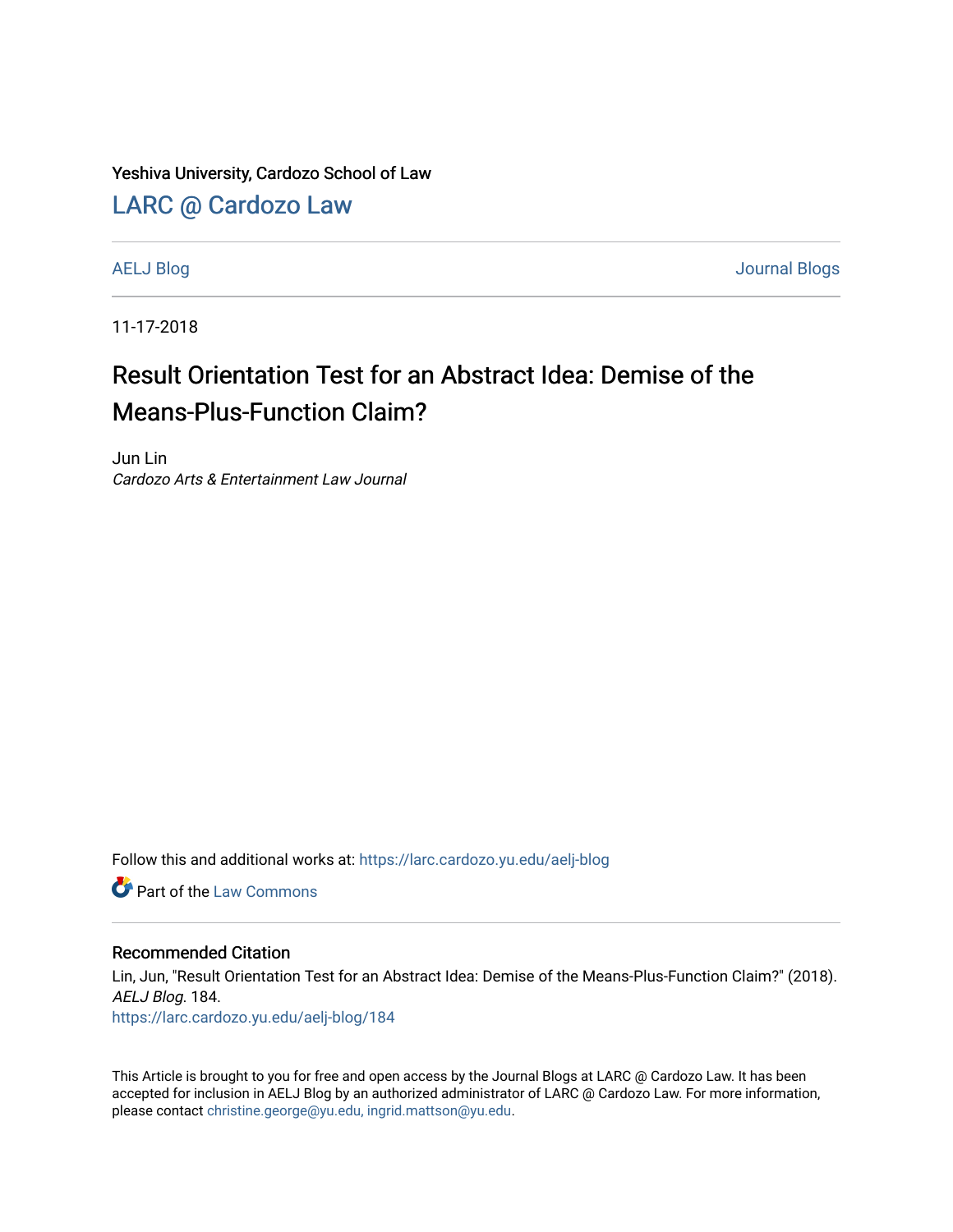## **Result Orientation Test for an Abstract Idea: Demise of the Means-Plus-Function Claim?**

BY [JUN LIN/](https://cardozoaelj.com/author/jun-lin/)ON NOVEMBER 17, 2018



Patent is an important legal tool for inventors to protect their interests in their inventions. But what kind of inventions exactly? Statutorily, an eligible invention needs to be a "process, machine, manufacture, or composition of matter."[\[1\]](https://cardozoaelj.com/2018/11/17/result-orientation-test-abstract-idea-demise-means-plus-function-claim/#_ftn1) However, not every subject-matter that facially falls under one of the four categories may receive patent protection. Indeed, the Supreme Court has carved out exceptions to patentability: Laws of nature, natural phenomena, and abstract ideas are unpatentable[.\[2\]](https://cardozoaelj.com/2018/11/17/result-orientation-test-abstract-idea-demise-means-plus-function-claim/#_ftn2) Among them, abstract ideas are the most difficult to define. As a result, the abstract idea exception generates the greatest legal uncertainty.

Whether a subject-matter can be patented is generally analyzed under the twostep *Alice* test[.\[3\]](https://cardozoaelj.com/2018/11/17/result-orientation-test-abstract-idea-demise-means-plus-function-claim/#_ftn3) Under this test, the court first determines whether the patent claim is "directed to one of those patent-ineligible concepts" such as abstract ideas.<sup>[\[4\]](https://cardozoaelj.com/2018/11/17/result-orientation-test-abstract-idea-demise-means-plus-function-claim/#_ftn4)</sup> If not, the claimed subject-matter is eligible for patent. But if it is directed to an ineligible concept, the court then "search[es] for an inventive concept" which can "transform the nature of the claim into a patent-eligible application." $[5]$  The claim is determined to be ineligible if such search fails.

Commentators have criticized the obscurity of the *Alice* test, and particularly the difficulty in determining when an idea is abstract.<sup>[6]</sup> In an attempt to clarify what constitutes an abstract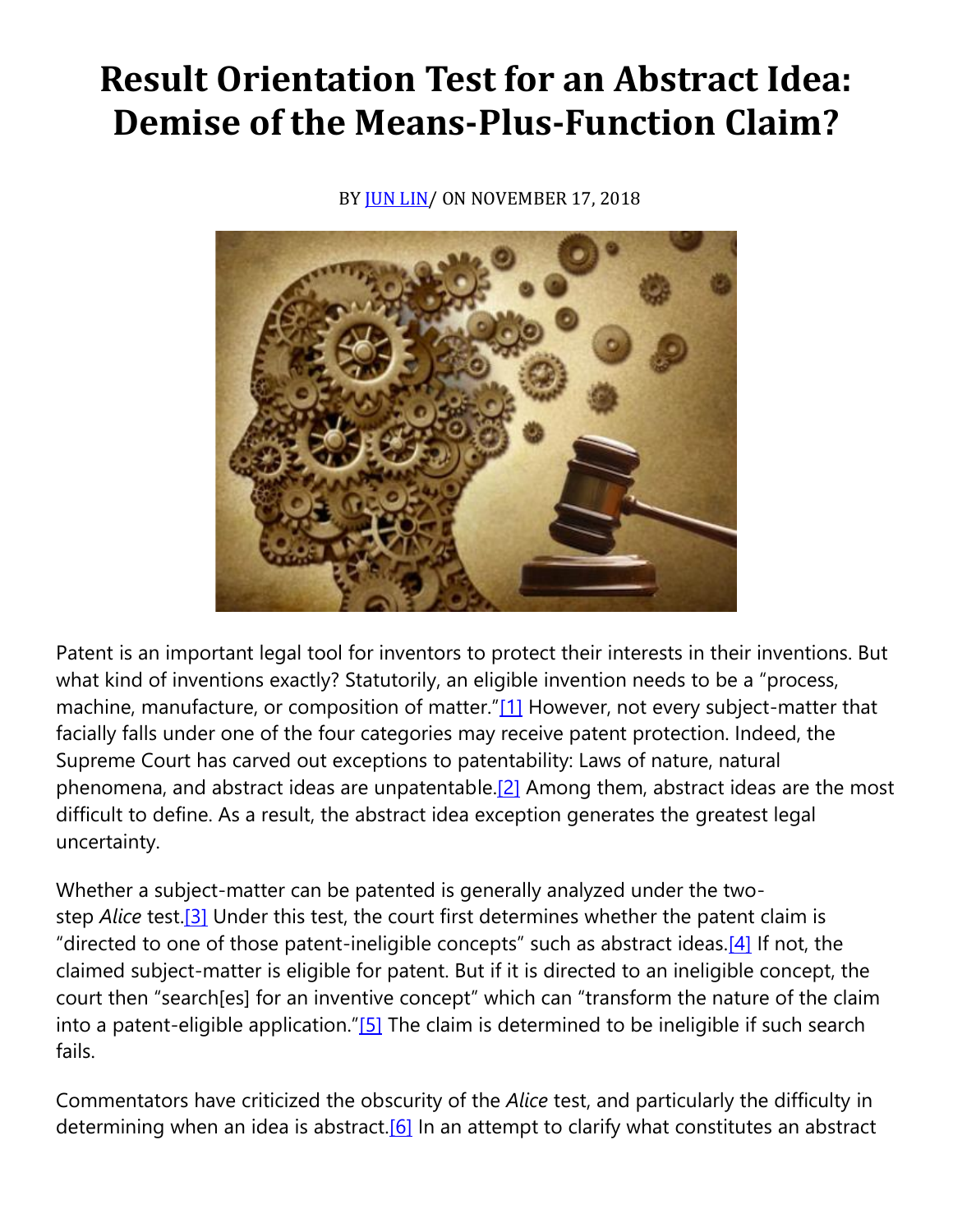idea, the Federal Circuit recently articulated in *Interval Licensing LLC v. AOL, Inc.* a result orientation test[.\[7\]](https://cardozoaelj.com/2018/11/17/result-orientation-test-abstract-idea-demise-means-plus-function-claim/#_ftn7)

The patent in *Interval Licensing* relates to an "attention manager" in a display device, which uses the "space in the display not used by the user's primary interaction" to display other content.<sup>[8]</sup> Put in another way, when the user opens an application that occupies a portion of a display screen, the attention manager displays other content in an unoccupied space of the display, such as an image provided by a content provider.<sup>[9]</sup> The Federal Circuit found that the patent claim is directed to an abstract idea because "the term [attention manager] as properly construed simply demands the production of a desired result (non-interfering display of two information sets) without any limitation on how to produce that result."[\[10\]](https://cardozoaelj.com/2018/11/17/result-orientation-test-abstract-idea-demise-means-plus-function-claim/#_ftn10) Therefore, the Federal Circuit provided a seemingly categorical test for an abstract idea: If a claim's language is result-oriented, the claim is directed to an abstract idea.

However, another name of a result-oriented claim may just be a means-plus-function claim, which allows claiming "not a particular machine, or even a particular series of steps for achieving a goal, but the goal itself." $[11]$  It is well understood that a means-plus-function claim is not unpatentable *per se*. The Patent Act specifically permits a means-plus-function claim[.\[12\]](https://cardozoaelj.com/2018/11/17/result-orientation-test-abstract-idea-demise-means-plus-function-claim/#_ftn12) Moreover, a means-plus-function claim has been allowed by courts and has become a popular practice, especially in software industry[.\[13\]](https://cardozoaelj.com/2018/11/17/result-orientation-test-abstract-idea-demise-means-plus-function-claim/#_ftn13) In light of this, it is doubtful what the Federal Circuit really meant in its discussion about result-oriented claims. The Federal Circuit described the claim as "simply demand[ing] the production of a desired result."[\[14\]](https://cardozoaelj.com/2018/11/17/result-orientation-test-abstract-idea-demise-means-plus-function-claim/#_ftn14) Does it simply mean that the claim is a means-plus-function claim? If so, it is hard to imagine that the Federal Circuit wanted to deem all means-plus-function claims directed to abstract ideas and potentially unpatentable subject-matters. Such an understanding would effectively be an announcement of the death of a means-plus-function claim. Then, is the result orientation test simply a clue? And is that clue particularly useful as to software invention's abstractness?

Perhaps the underlying concern of the *Interval Licensing* court is preemption[:\[15\]](https://cardozoaelj.com/2018/11/17/result-orientation-test-abstract-idea-demise-means-plus-function-claim/#_ftn15) If a claim does not specify how to achieve its desired result, it may cover all the possible solutions that are capable of achieving the same result.<sup>[16]</sup> But preemption should not be a problem because functional features in means-plus-function claims must be construed to be the "corresponding structure, material, or acts described in the specification and equivalents thereof."[\[17\]](https://cardozoaelj.com/2018/11/17/result-orientation-test-abstract-idea-demise-means-plus-function-claim/#_ftn17) That is, even if a means-plus-function claim facially covers all possible solutions that can achieve a desired result, the actual scope of the claim is narrowed to specific features, or specific algorithms in this case, disclosed in the patent specification and their equivalents[.\[18\]](https://cardozoaelj.com/2018/11/17/result-orientation-test-abstract-idea-demise-means-plus-function-claim/#_ftn18) Therefore, the *Interval Licensing* claims are unlikely to preempt all possible solutions. If what the court meant was really a means-plus-function claim, its preemption rationale seems unrooted.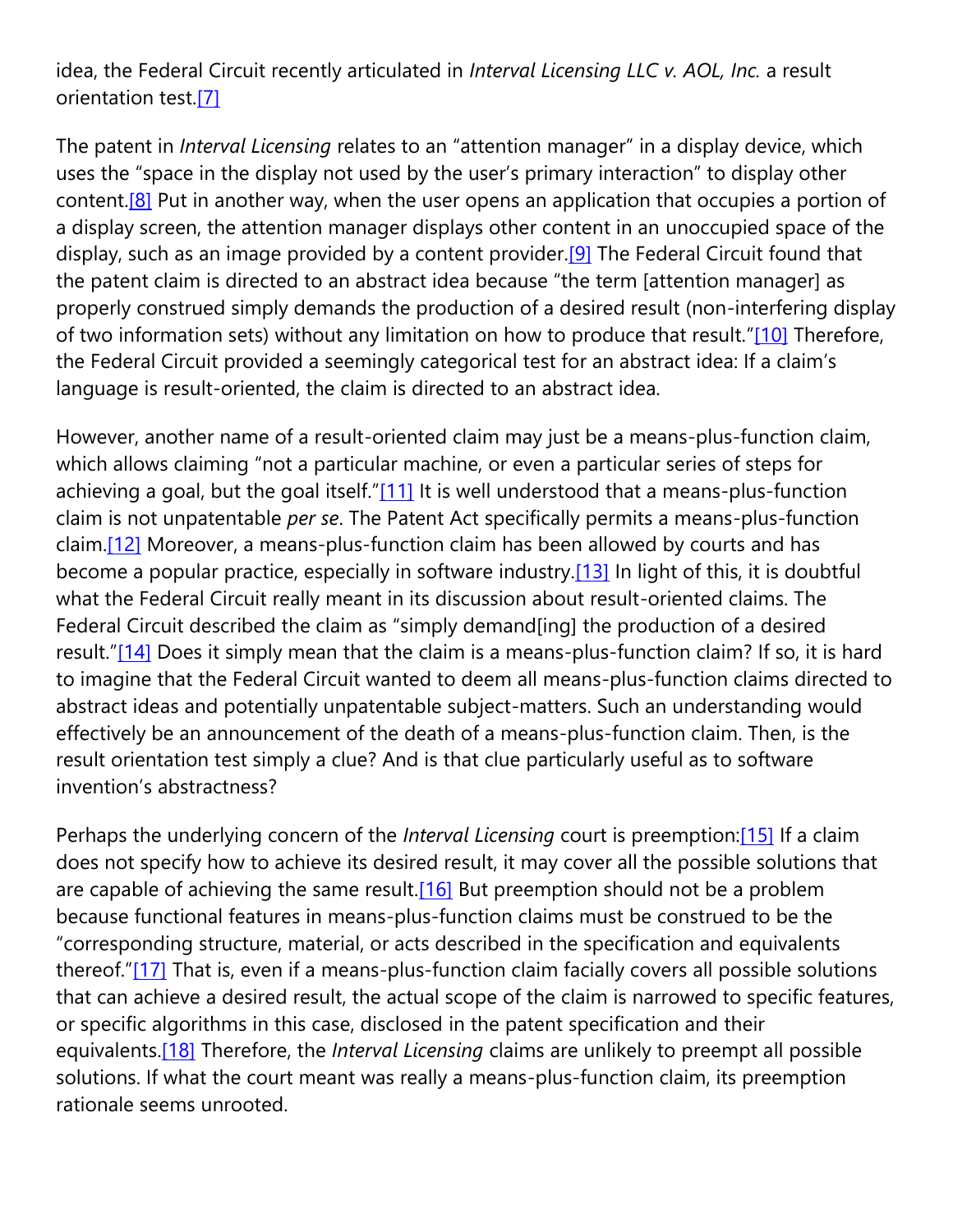On the other hand, this case might not be just about the claim's result-oriented language. The Federal Circuit found that the patent specification "lack[ed] any description for how a display device would ensure the segregation of the two sets of information presented on a display screen."[\[19\]](https://cardozoaelj.com/2018/11/17/result-orientation-test-abstract-idea-demise-means-plus-function-claim/#_ftn19) In other words, not only the claim but also the specification was result-oriented: The required corresponding features, which should serve as the bases of claim construction, did not exist. However, even if the patent specification failed to disclose how to achieve the result, this should be an enabling issue[,\[20\]](https://cardozoaelj.com/2018/11/17/result-orientation-test-abstract-idea-demise-means-plus-function-claim/#_ftn20) instead of a subject-matter eligibility issue. The court's reasoning would confuse subject-matter eligibility inquiry with enabling inquiry and further complicate the problem. Ultimately, the effect and reach of the court's broad language rejecting result-oriented claims as directed to abstract ideas is unclear, and more clarifications are needed if the result orientation test is to bring certainty in the alreadycomplicated *Alice* test.

*Jun Lin is a second-year law student at Benjamin N. Cardozo School of Law and a Staff Editor for the Cardozo Arts & Entertainment Law Journal. He is interested in patent and technology law.*

[\[1\]](https://cardozoaelj.com/2018/11/17/result-orientation-test-abstract-idea-demise-means-plus-function-claim/#_ftnref1) 35 U.S.C §101 ("Whoever invents or discovers any new and useful process, machine, manufacture, or composition of matter, or any new and useful improvement thereof, may obtain a patent therefor, subject to the conditions and requirements of this title.").

[\[2\]](https://cardozoaelj.com/2018/11/17/result-orientation-test-abstract-idea-demise-means-plus-function-claim/#_ftnref2) *See*, *e.g.*, Parker v. Flook, 437 U.S. 584 (1978).

[\[3\]](https://cardozoaelj.com/2018/11/17/result-orientation-test-abstract-idea-demise-means-plus-function-claim/#_ftnref3) *See* Alice Corp. Pty. v. CLS Bank Int'l, 134 S. Ct. 2347.

[\[4\]](https://cardozoaelj.com/2018/11/17/result-orientation-test-abstract-idea-demise-means-plus-function-claim/#_ftnref4) *Id.* at 2355.

[\[5\]](https://cardozoaelj.com/2018/11/17/result-orientation-test-abstract-idea-demise-means-plus-function-claim/#_ftnref5) *Id.* (internal quotation marks omitted) (citing Mayo Collaborative Servs. v. Prometheus Labs., Inc., 132 S. Ct. 1289, 1303 (2012)).

[\[6\]](https://cardozoaelj.com/2018/11/17/result-orientation-test-abstract-idea-demise-means-plus-function-claim/#_ftnref6) *See* Gene Quinn, *It is time to define the term 'Abstract Idea'*, IPWatchdog (May 18, 2017), https://www.ipwatchdog.com/2017/05/18/time-define-term-abstract-idea/id=83393/.

[\[7\]](https://cardozoaelj.com/2018/11/17/result-orientation-test-abstract-idea-demise-means-plus-function-claim/#_ftnref7) *See* Interval Licensing LLC v. AOL, Inc., 896 F.3d 1335 (Fed. Cir. 2018).

[\[8\]](https://cardozoaelj.com/2018/11/17/result-orientation-test-abstract-idea-demise-means-plus-function-claim/#_ftnref8) *Id.* at 1338-39.

[\[9\]](https://cardozoaelj.com/2018/11/17/result-orientation-test-abstract-idea-demise-means-plus-function-claim/#_ftnref9) *Id.* at 1339.

[\[10\]](https://cardozoaelj.com/2018/11/17/result-orientation-test-abstract-idea-demise-means-plus-function-claim/#_ftnref10) *Id.* at 1345.